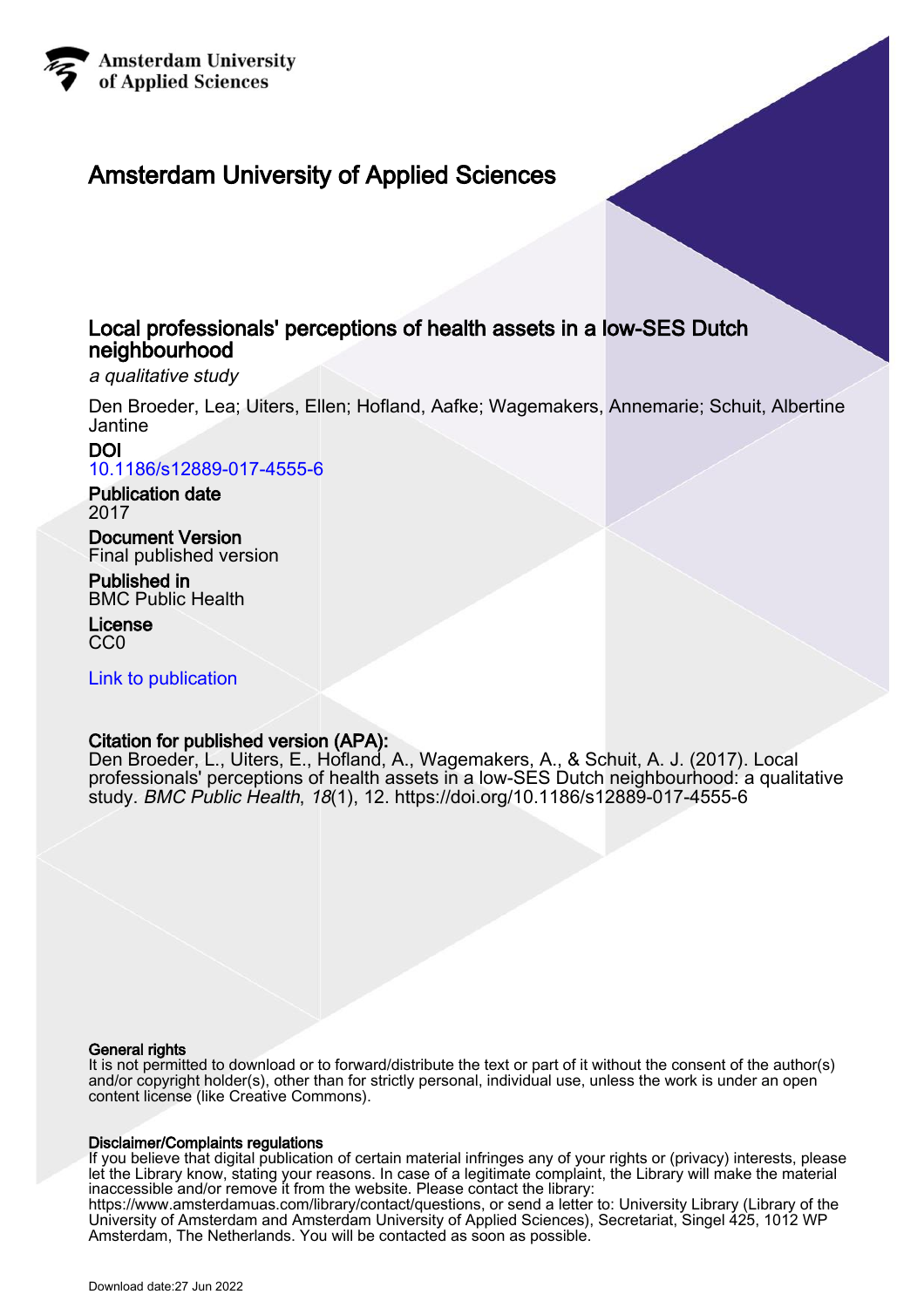# **RESEARCH ARTICLE External Structure Community Community Community Community Community Community Community Community**



# Local professionals' perceptions of health assets in a low-SES Dutch neighbourhood: a qualitative study

Lea Den Broeder<sup>1[,](http://orcid.org/0000-0003-1927-4530)2\*</sup>®, Ellen Uiters<sup>1</sup>, Aafke Hofland<sup>2</sup>, Annemarie Wagemakers<sup>3</sup> and Albertine Jantine Schuit<sup>1,4</sup>

# Abstract

**Background:** Asset-based approaches have become popular in public health. As yet it is not known to what extent health and welfare professionals are able to identify and mobilise individual and community health assets. Therefore, the aim of this study was to understand professional's perceptions of health and health assets.

Methods: In a low-SES neighbourhood, 21 health and welfare professionals were interviewed about their definition of health and their perceptions of the residents' health status, assets available in the neighbourhood's environment, and the way residents use these assets. A Nominal Group Technique (NGT) session was conducted for member check. Verbatim transcripts of the semi-structured interviews were coded and analysed using Atlas.ti.

Results: The professionals used a broad health concept, emphasizing the social dimension of health as most important. They discussed the poor health of residents, mentioning multiple health problems and unmet health needs. They provided many examples of behaviour that they considered unhealthy, in particular unhealthy diet and lack of exercise. Professionals considered the green physical environment, as well as health and social services, including their own services, as important health enhancing factors, whereas social and economic factors were considered as major barriers for good health. Poor housing and litter in public space were considered as barriers as well. According to the professionals, residents underutilized neighbourhood health assets. They emphasised the impact of poverty on the residents and their health. Moreover, they felt that residents were lacking individual capabilities to lead a healthy life. Although committed to the wellbeing of the residents, some professionals seemed almost discouraged by the (perceived) situation. They looked for practical solutions by developing group-based approaches and supporting residents' self-organisation.

**Conclusions:** Our study shows, firstly, that professionals in the priority district Slotermeer rated the health of the residents as poor and their health behaviour as inadequate. They considered poverty and lack of education as important causes of this situation. Secondly, the professionals tended to talk about barriers in the neighbourhood rather than about neighbourhood health assets. As such, it seems challenging to implement asset-based approaches. However, the professionals, based on their own experiences, did perceive the development of collective approaches as a promising direction for future community health development.

Keywords: Professionals, Perceptions, Neighbourhood, Low-SES, Asset-based approach, Positive health

Public Health and the Environment, Bilthoven, The Netherlands

<sup>2</sup>School of Sports and Nutrition, Amsterdam University of Applied Sciences, Amsterdam, The Netherlands

Full list of author information is available at the end of the article



© The Author(s). 2017 **Open Access** This article is distributed under the terms of the Creative Commons Attribution 4.0 International License [\(http://creativecommons.org/licenses/by/4.0/](http://creativecommons.org/licenses/by/4.0/)), which permits unrestricted use, distribution, and reproduction in any medium, provided you give appropriate credit to the original author(s) and the source, provide a link to the Creative Commons license, and indicate if changes were made. The Creative Commons Public Domain Dedication waiver [\(http://creativecommons.org/publicdomain/zero/1.0/](http://creativecommons.org/publicdomain/zero/1.0/)) applies to the data made available in this article, unless otherwise stated.

<sup>\*</sup> Correspondence: [lea.den.broeder@rivm.nl](mailto:lea.den.broeder@rivm.nl) <sup>1</sup>

<sup>&</sup>lt;sup>1</sup> Centre for Nutrition, Prevention and Health Services, National Institute for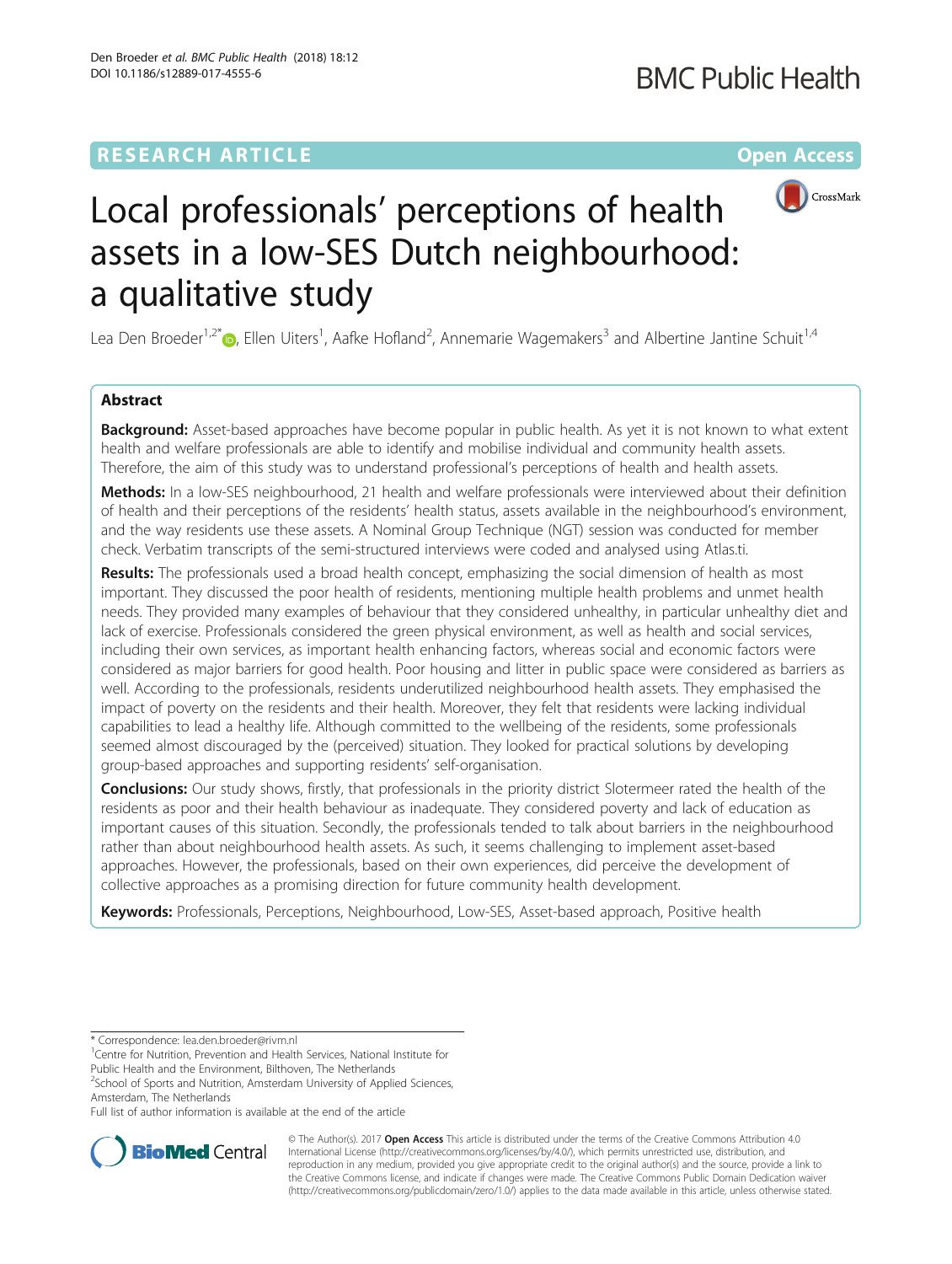# <span id="page-2-0"></span>Background

In public health, 'asset-based' approaches have become increasingly popular as a potential way to improve health at the community level [\[1](#page-11-0)–[3\]](#page-11-0). Such approaches focus on linking up with both individual and community capacities and capabilities, including (creating) important opportunities for community health in the neighbourhood's social and physical environment, for example walkability of the local spatial design, educational and social facilities, or employment options. Asset-based approaches are developed to be applied in communities; hence instead of focusing on individuals, they work primarily on the community level [\[1](#page-11-0), [3](#page-11-0)]. For health and welfare professionals working in communities applying this asset-based approach means that they need to be able to identify, find and mobilise these assets, in coordination with the residents. This may not be unproblematic, as many professionals have been trained and have worked in a medically oriented system that traditionally emphasised delivering services to 'passive' citizens [\[4](#page-11-0), [5](#page-11-0)].

However, two important national policy developments in the Netherlands urge professionals to more closely link up to the discourse of asset-based approaches. Firstly, a policy transformation regarding public health and welfare takes place that may be understood as a shift from 'caring for residents', to stimulating residents' own capacities to look after their own, and each other's health and wellbeing [\[6](#page-11-0)]. Policy makers are assuming that this policy shift will help improve the population's health and, above all, lead to lower health care costs. Currently experiments are carried out to test this assumption (see, for example, [[7, 8](#page-11-0)]). In relation to this development, Dutch policy makers are embracing the new concept of 'positive health' as the individual capacity to self-manage and being able to cope with setbacks and difficult circumstances. 'Positive health' was introduced by Huber et al. [[9\]](#page-11-0) arguing that the usual focus on 'disease' and 'disability' is no longer appropriate in modern age where early detection leads to 'ill' people without symptoms, and where many people can live a good life with a wellmanaged chronic condition. Positive health gets a lot of attention in the Netherlands [\[10\]](#page-11-0).

A second important policy development is the so-called 'priority neighbourhoods' policy. The 40 most disadvantaged neighbourhoods in the Netherlands, diagnosed to have an accumulation of health and social problems, receive special governmental support (including finances) to develop and carry out integrated programmes to upgrade the neighbourhood. Recent evaluation has indicated that the programmes implemented under this policy in these 'priority districts' have benefited, or have the potential to benefit the health of the communities in these areas by creating a more health-enhancing physical and social environment [[11](#page-11-0)–

[13\]](#page-11-0), but not all interventions by themselves generated the expected health impact. For example, investment in green areas as a stand-alone intervention did not seem to have a meaningful influence on the health status of the residents [\[14](#page-11-0)]. Although this policy is not explicitly labelled as 'asset-based', it can be understood to link up with this approach, seeking to develop opportunities for better health in disadvantaged communities.

In sum, the promise of asset-based approaches at the community level and recent policy developments urge professionals to work according to these approaches, in particular in the 'priority districts'. However, as far as known, in practice asset-based approaches are only applied occasionally. In order to understand why this - apparently - is such a challenge for professionals, the aim of this paper is to report on the perception of professionals, based in a 'priority district', on health, neighbourhood assets and residents' capacities to create and maintain good health. The following two research questions were addressed:

- What is the professionals' perception of health and of residents' health status?
- What is the professionals' perception of available health assets in the neighbourhood and the way residents use these assets?

# **Methods**

#### Setting and recruitment of professionals

The setting for this study is the Amsterdam neighbourhood of Slotermeer (Table 1) [[15](#page-11-0)–[18](#page-11-0)]. Slotermeer is one of the 'priority neighbourhoods' included in the national improvement program.

In Slotermeer, we interviewed a varied group of professional health and care workers, in order to obtain a

#### Table 1 Background details about Slotermeer neighbourhood

Amsterdam-Slotermeer (26.000 residents) is located in the city district Nieuw-West, on the west side of Amsterdam outside the city centre. It is a so-called 'garden suburb' built after the Second World War, implementing the vision of the urbanist Van Eesteren<sup>[\[15\]](#page-11-0)</sup> with plenty of light, air and space; part of Slotermeer is a protected city view. Slotermeer is considered as a problem neighbourhood. Statistics for several health determinants, like smoking, unhealthy diet and lack of physical exercise, as well as for health parameters like obesity, diabetes, depression and suicide compare negatively to those in other parts of the city<sup>[\[16\]](#page-11-0)</sup>. 29% of the residents reports severe loneliness; in Amsterdam as a total the severe loneliness rate is 11%<sup>[\[17](#page-11-0)]</sup>. The population includes more families and children, compared to other city districts. The 23% proportion of residents over 55 is similar to the Amsterdam average. The neighbourhood faces severe socioeconomic problems like high unemployment and debts, and residents rate the liveability as low in comparison to residents in other neighbourhoods $^{[18]}$  $^{[18]}$  $^{[18]}$ . Three out of ten households (28%) have a low income and a breadwinner with low educational level, which is 15% in Amsterdam over-all<sup>[\[17\]](#page-11-0)</sup> However, the neighbourhood has many active residents, amongst others in the highly successful 'neighbourhood living rooms' where residents meet for social activities. The cultural composition of the population is very diverse and over 60% are 'Amsterdammers' of non-western origin<sup>[[17](#page-11-0)]</sup>. .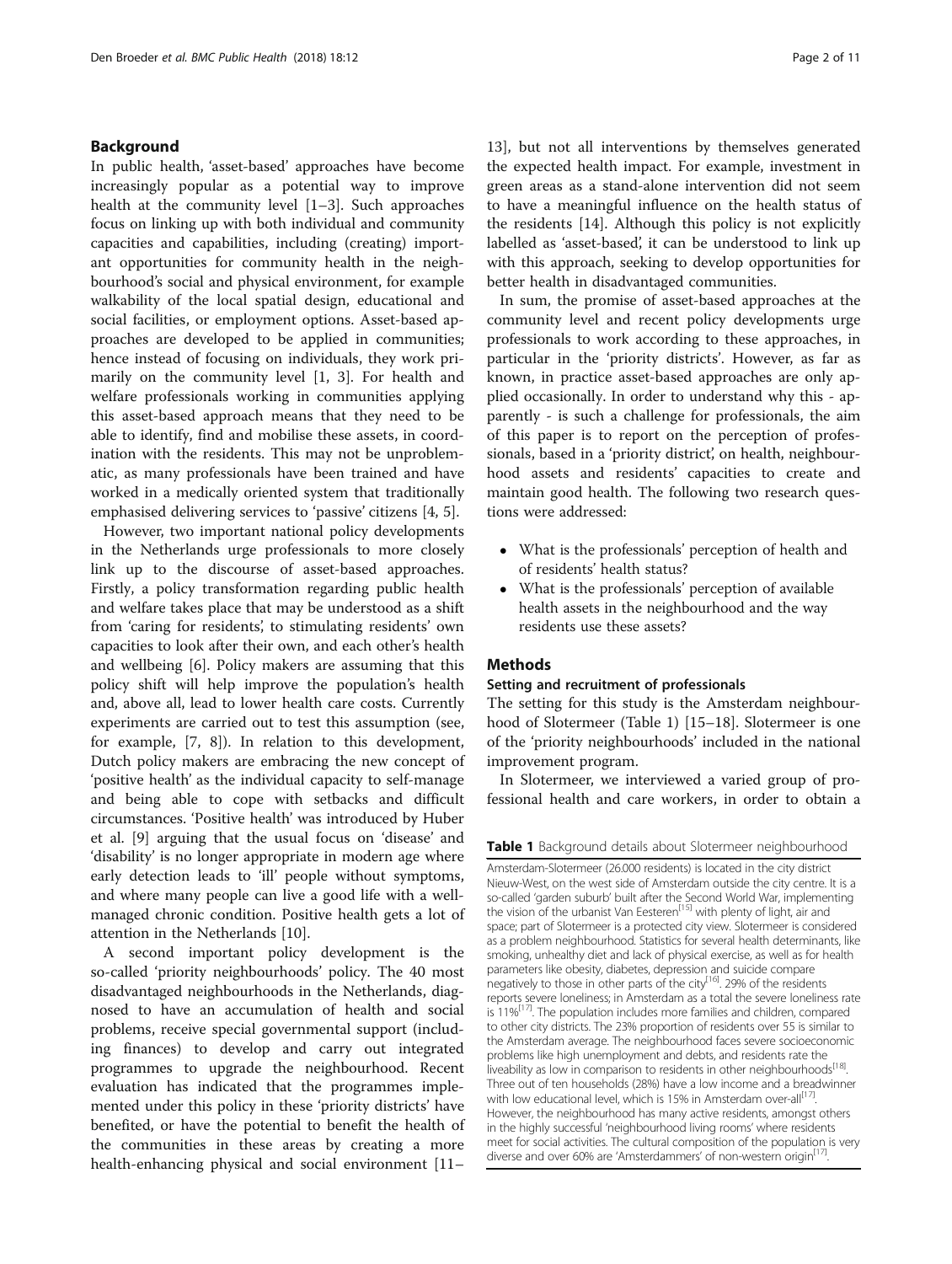broad range of different visions and approaches (purposive sampling). We selected names of professionals by using the categories 'health' and 'welfare' of the social map of the neighbourhood [\[19](#page-11-0)]. In addition, we applied the 'snowball' method, asking professionals we knew in the neighbourhood to provide contacts. In total 45 professionals were invited to participate in the study by e-mail and telephone follow-up. Criteria for inclusion of professionals were that the professionals 1) had worked in the neighbourhood of Slotermeer for at least one year and 2) had a good command of Dutch.

Twenty one professionals volunteered to participate in the study (Table 2). All of them fulfilled the inclusion criteria. The other 24 professionals were unable to take part because of either lack of time or unavailability during the interview period. Seven of the professionals who participated in the interviews also participated in a Nominal Group Technique (NGT) session [[20](#page-11-0)]. This method allows a group of people to creatively think up and rank possible decisions or solutions to a problem. A NGT session consists of individual brainstorming, joint listing of all alternative decisions or solutions identified by the participants, subsequent discussion of each item

| <b>Table 2</b> Overview of interviewed professionals |  |
|------------------------------------------------------|--|
|------------------------------------------------------|--|

| Type of organisation           | Professional $N = 21$                | Role in health and welfare system                                                                                                                                                                                                                                                                                    |
|--------------------------------|--------------------------------------|----------------------------------------------------------------------------------------------------------------------------------------------------------------------------------------------------------------------------------------------------------------------------------------------------------------------|
| <b>GP Practice</b>             | General practitioner (GP) $(n = 2)$  | Medical doctor trained for primary and family care. Provides primary<br>medical services and is gatekeeper to hospital and specialist care. To<br>provide out of office care country-wide, GPs cooperate in regional<br>out of office GP posts. Coverage 100% under the (mandatory) health<br>insurance system.      |
|                                | Doctor's assistant $(n = 2)$         | Trained assistant to the GP, providing front office services and assisting<br>in care provision. Coverage 100% under the (mandatory) health<br>insurance system.                                                                                                                                                     |
|                                | GP nurse $(n = 3)$                   | Doctor's assistant with extended training, providing counselling and<br>mentoring to patients with chronic diseases like diabetes or COPD.<br>Works under the supervision of the GP. Coverage 100% under the<br>(mandatory) health insurance system. Coverage 100% under the<br>(mandatory) health insurance system. |
| Other health care organisation | Dietician ( $n = 2$ )                | Provides services in primary care for patients with specific dietary needs<br>as well as preventive services. Coverage under the (mandatory) health<br>insurance system for a limited number of consultations per patient.                                                                                           |
|                                | Community nurse $(n = 2)$            | Provides home based care services to patients in their personal living<br>environment, e.g. home based wound care, care for terminally ill etc. Coverage<br>100% under the (mandatory) health insurance system.                                                                                                      |
|                                | Youth health care doctor ( $n = 1$ ) | Provides preventive services for youth 0-18. Refers children/youth with<br>health or other problems to GP or specialised services. Coverage 100%<br>by all Dutch municipalities under the Public Health Act.                                                                                                         |
|                                | Physiotherapist $(n = 1)$            | Provides physiotherapy as a primary care service. Coverage under the<br>(mandatory) health insurance system for a limited number of<br>consultations per patient.                                                                                                                                                    |
|                                | Midwife $(n = 1)$                    | Provides pregnancy care and counselling and birth care including both<br>home and hospital birth. Is a recognised medical professional. Refers to<br>gynaecologist in case of complications. Coverage 100% under the<br>(mandatory) health insurance system.                                                         |
| Welfare organisation           | Family coach $(n = 1)$               | Provides family-based coaching services. Coverage under the<br>(mandatory) health insurance system for a limited number of consultations<br>per client.                                                                                                                                                              |
|                                | Community worker ( $n = 2$ )         | Provides community services, building and supporting community groups.<br>Financed through municipal budget for social services. Stationed in<br>community centre.                                                                                                                                                   |
|                                | Youth worker $(n = 2)$               | Provides community services focused on youth. Financed through<br>municipal budget for social services. Usually stationed in community<br>centre.                                                                                                                                                                    |
|                                | Volunteer coordinator ( $n = 1$ )    | Provides support for volunteers and volunteer services in the community,<br>including volunteers in social support, welfare work, elderly people's<br>care, etc. Financed through municipal budget for social services.                                                                                              |
|                                | Social worker $(n = 1)$              | Provides support for families and individuals with a variety of challenges<br>including financial, social and mental problems. Refers to care system if<br>needed. Financed through municipal budget for social services.                                                                                            |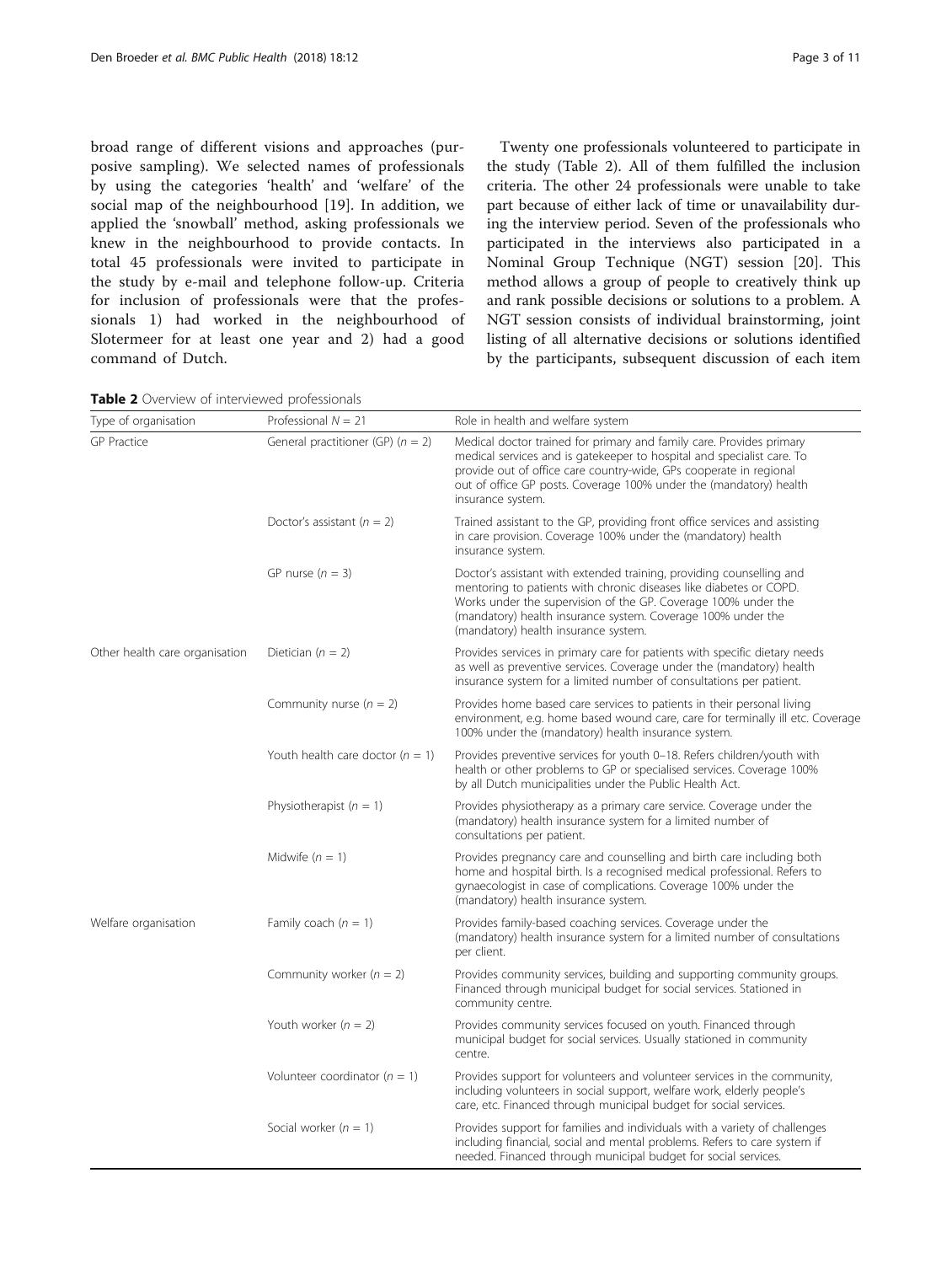and one or more rounds of individual rating, after which the total score per item is calculated. Fourteen professionals indicated that they did not have time or interest to participate in the NGT session.

#### Interviews and Nominal group technique

We used a semi-structured interview protocol. In the first part of the interview, addressing the first research question, the professionals were asked how they defined health, how they perceived the health status of residents, and what they thought residents and professionals could do to maintain good community health or improve it. Examples of questions were: 'What is health, according to you?', 'How healthy are the people in Slotermeer?' and 'What possibilities do residents have, to do something about their health?'.

The second part concerned the assets for health in the living environment perceived by the professionals. These were described broadly as 'features of the neighbourhood that provide possibilities for health' as the term 'assets' has no Dutch synonym. To illustrate what 'assets' are and to challenge the professionals to think about a broad range of neighbourhood assets we used the 'Egan wheel' [[21\]](#page-11-0) which contains seven neighbourhood dimensions. Table 3 contains a summary of the interview protocol.

Subsequently we organised a member check with the interviewed professionals: we conducted a NGT session to verify first analysis results [[22](#page-11-0)]. In this session, we shared the interview results with the professionals. Subsequently they were invited to comment. Then, the NGT technique was applied to answer the central question: "What are best options in the neighbourhood environment that could contribute to improve the community's health?".

## Codebook development and analysis

The development of the codebook and analysis of data was an iterative process involving 10 steps (Fig. [1](#page-5-0)).

An initial codebook (version 1.0) was developed (step 1) based on concepts used in the research questions (e.g. health, health status) and the methods (e.g. wheel of Egan). The codebook has been refined during the coding process: after coding 1 interview transcript (steps 2 and 3), and after coding 5 interview transcripts (steps 4 and 5). The final codebook (version 2.0) (Additional file [1](#page-10-0)) contained:

Table 3 Summary of interview protocol

## 1. Introduction to the interview

- 2. Introductory question: What is health in your opinion?
	- What should it be like ideally  $\circ$
	- What can one do for her/his own health?  $\circ$
- $\mathcal{R}$ **Main questions:**
- How healthy are Slotermeer's residents?
- What is needed to make Slotermeer healthier?
- What can you contribute to a healthy neighbourhood?
- What features are available in the neighbourhood that contribute to health?
	- What options do residents have to maintain good health?
		- What knowledge do they have?<sup>1</sup>  $\Omega$
		- Where do residents find knowledge?<sup>1</sup>  $\circ$
		- What material resources do they have to maintain health?<sup>2</sup>  $\circ$
		- Do residents want to work on their health?<sup>2</sup>  $\circ$
		- What abilities do residents have to work on their health?<sup>2</sup>  $\Omega$ Why (not)?

#### 4. Explanation on Egan Wheel

- $5.$ Per dimension:
- What goes well?
- What needs to be improved?
- What features are available that contribute to health?
- What are opportunities?
- What is needed?
- What is possible?
- What factors are most important to make the neighbourhood healthier?



- $6.$ Final question:
- Is there anything that needs to be added?
- How did you experience this interview?

## **Additional questions:**

please explain, why is this so, can you give an example, what about specific groups, etc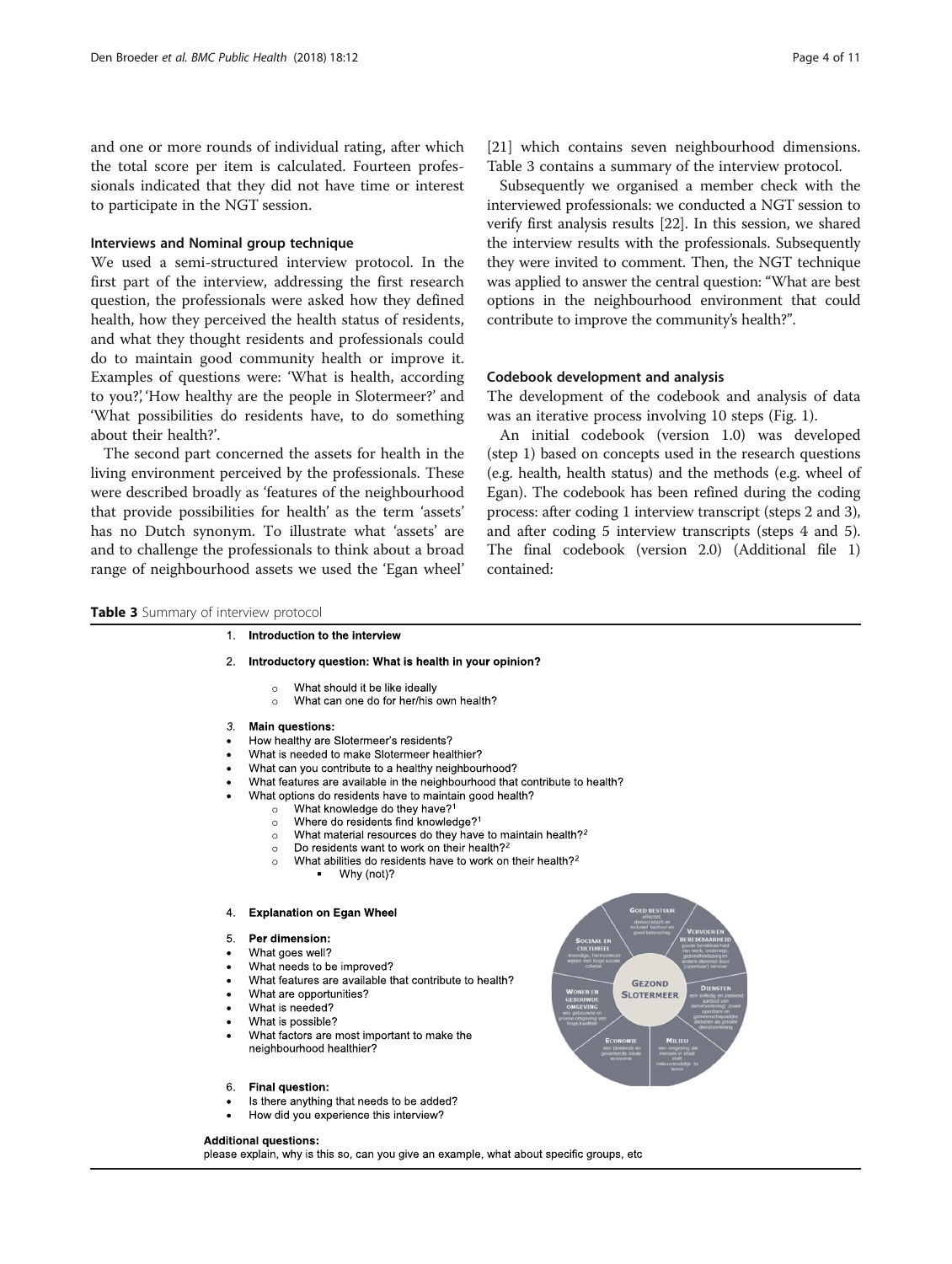<span id="page-5-0"></span>

- A) Codes to identify text fragments that provided information on the professionals' definition of health and the health status of the residents. During the coding process the two initial codes ('health definition' and 'health status') were amended by two new, bottom-up, codes, 'health behaviour ' and 'action for health', both frequently mentioned by the professionals.
- B) Codes to identify text fragments that provided information on the professionals' perceptions of neighbourhood assets (based on the Egan model [[21](#page-11-0)]).
- C) Codes to identify text fragments referring to individual capabilities. For these, we used Nutbeam's model of health literacy describing the ability to find, understand, and apply knowledge that is needed to maintain one's health [\[23\]](#page-11-0) as this seemed a useful model to identify residents' individual capabilities as they were described by the professionals.
- D) As we found that professionals frequently referred to unavailable health assets we created additional bottom-up codes to identify neighbourhood 'assets' and 'deficits'.

Two codeurs simultaneously coded all interview transcripts into Atlas.ti using the codebook and adapting it during the process as described. Differences in coding were adapted based on mutual agreement. A list of 23 unresolved items was submitted to a third researcher for final coding decisions (Fig. 1, step 2–6).

Various structured code-output reports (by code or code combinations, by code family, by respondent) as well as analytic memos drawn up during coding were used for thematic analysis (axial coding) [[24](#page-11-0)] (Fig. 1, step 7–8). Finally, initial analysis results were compared to the source data, both interviews and NGT, for verification, before final analysis reports were drawn up (Fig. 1, step 9–10).

# Results

# Perceptions of health and of residents' health status

The professionals gave several broad definitions of health. The majority of the professionals talked about health and a healthy lifestyle as a means for being able to function properly in day-to-day life and cope with problems. This was illustrated by expressions like 'feeling good about yourself', 'to be able to do what you want to do', and 'to be happy and just have energy to get things done'. Such definitions resemble Huber's new concept of health described before [[9](#page-11-0)]; echoes of the well-known WHO definition of health as a state of physical, mental and social wellbeing were also abundant in the interviews. However, no professional explicitly named their definition as such.

In discussing health definitions more in-depth, the professionals primarily defined health as a social phenomenon. They talked frequently about people's need to help and support others and the importance of maintaining meaningful relationships.

"You have social bonds and you have a mutual feeling of health because, if you can do something for someone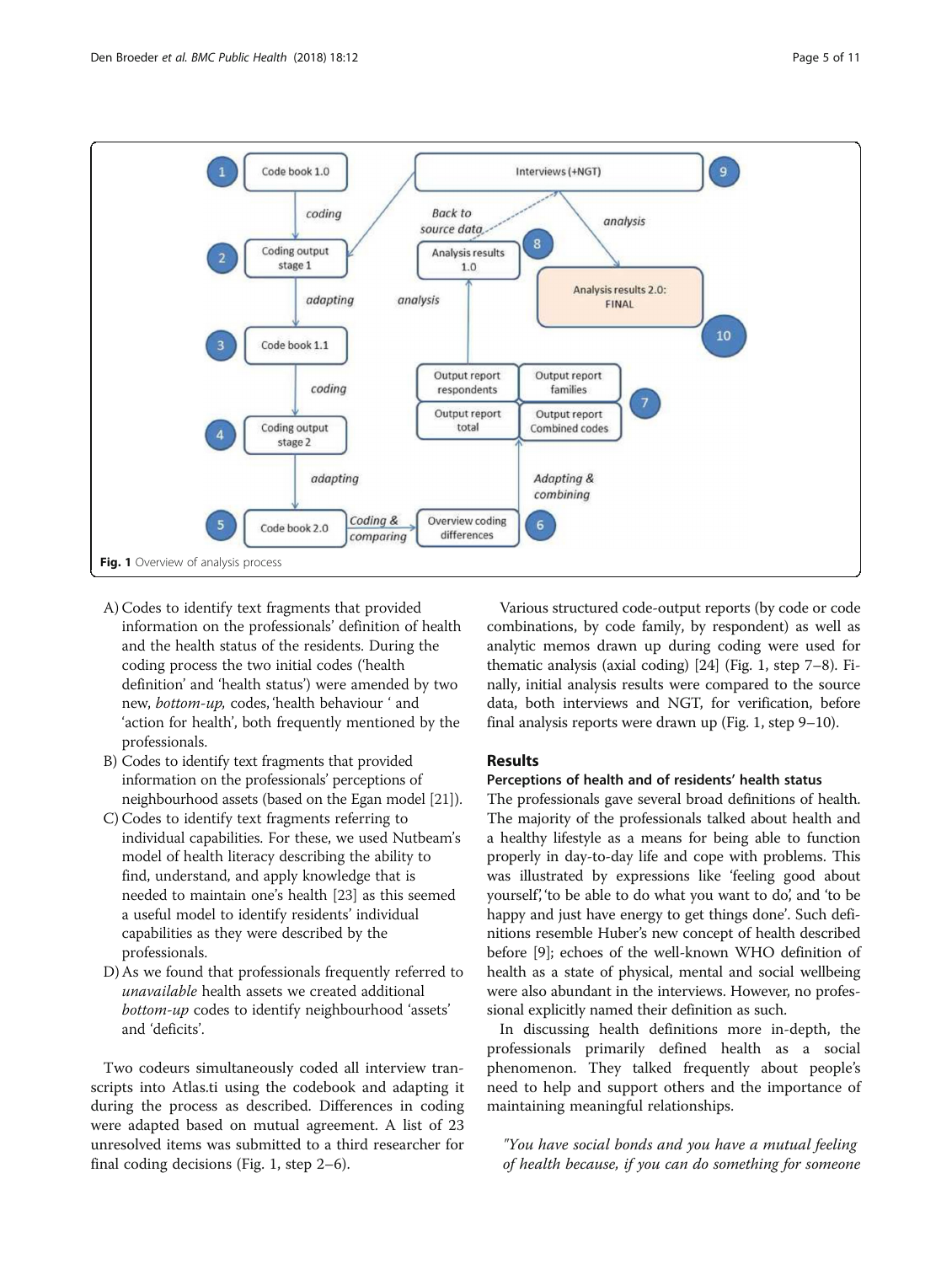else and therefore feel valuable in society, you will also be healthier. If you can do something for someone else" (Resp 5).

At the same time, and often even in the same sentence, they defined health as (the absence of) disorders or risk factors, as self-reported health (by residents) and as health in the sense of healthy behaviour: when talking about their health definition the professionals rapidly started discussing the residents' unhealthy lifestyle.

The professionals were concerned about the residents' health. They assessed community health as poor; referring, in particular, to obesity, loneliness and depression. They considered unhealthy lifestyles and behaviours as the main cause of this.

"So, mental problems are abundant. And people have poor food habits; you see a lot of overweight, a lot of diabetes, a lot of high blood pressure, and many people who just have inexplicable pain. For example there is a lot of abdominal pain that cannot be explained" (Resp 8).

The professionals did not mention any individual strengths or capacities of residents that might help them remain healthy. Instead, they focused on two individual barriers for health. First and foremost, they indicated that the residents' unhealthy behaviour, for example with regard to nutrition and physical exercise, was caused by poverty. Secondly, they perceived a lack of knowledge or insufficient capabilities of residents, hindering healthy life styles.

"In the supermarket, in the afternoon, you see youngsters walk around with red bull, energy drinks and potato chips. So it (healthy behaviour, LdB) all starts at home. I think many parents try, but fail; and the question is, what helps them explain to their children that this is basically unhealthy behaviour" (Resp 2).

A number of professionals had difficulty with the language and with certain cultural views of ethnic minorities living in the neighbourhood who perceived health 'differently', talked about it 'differently' and behaved unhealthily.

"In some cultures, for example, being overweight is an indication of status, and that you are doing well in life. At the same time, it is really detrimental to your health. Perhaps that is why people attach less importance to healthy eating and living" (Resp 4).

# Neighbourhood health assets

Although the interview was aimed at identifying health assets, the professionals, instead, talked much about

problems and barriers for health. Various professionals believed that the neighbourhood as a whole did not support the health of residents. In general, their view on the neighbourhood was quite pessimistic. They expressed a pessimistic perspective on Slotermeer.

"The truth is that there are all kinds of factors that influence health and, in Slotermeer, they are almost all negative" (Resp 5).

A more detailed discussion about each different dimension of the Egan model, offered a more varied perspective on the environment. The professionals interviewed identified both positive and negative aspects of the neighbourhood's physical and social environment (Table [4\)](#page-7-0). Dimensions that, according to the professionals, contained predominantly positive aspects were 'Services', 'Housing and the built environment', and 'Transport and connectivity'. The other dimensions, 'Governance', 'Environmental', 'Social and cultural' and 'Economy' were considered to contain mostly negative aspects (or absent health assets).

Linkages between different neighbourhood dimensions, or assets/deficits appeared, for example litter in the streets (environment dimension) was linked to lack of social responsibility (social and cultural dimension). This was confirmed by code co-occurrence: text fragments were frequently coded for more than one dimension.

All professionals regarded the, in their eyes plentiful, Services dimension (healthcare, social activities and social services) as the most important contributor to health. This included the services they provided themselves. A few professionals devoted some of their free time to activities with local residents, for example by leading a walking group, with a view to activating residents. The professionals referred to the range of services on offer as cohesive, accessible and usable for residents. They were positive about how these services were coordinated and talked not only of their own work, but also about activities of the other professionals that they considered valuable.

"So professionals in the neighbourhood collaborate in all kinds of different ways. And these initiatives are successful because we can easily contact each other" (Resp 11).

At the same time, however, the professionals referred to three important barriers to appropriately deliver their services. Firstly, half of the professionals also believed that communication about the range of services linked up insufficiently with residents' perceptions, and wanted to change that. Secondly, they pointed out that cutbacks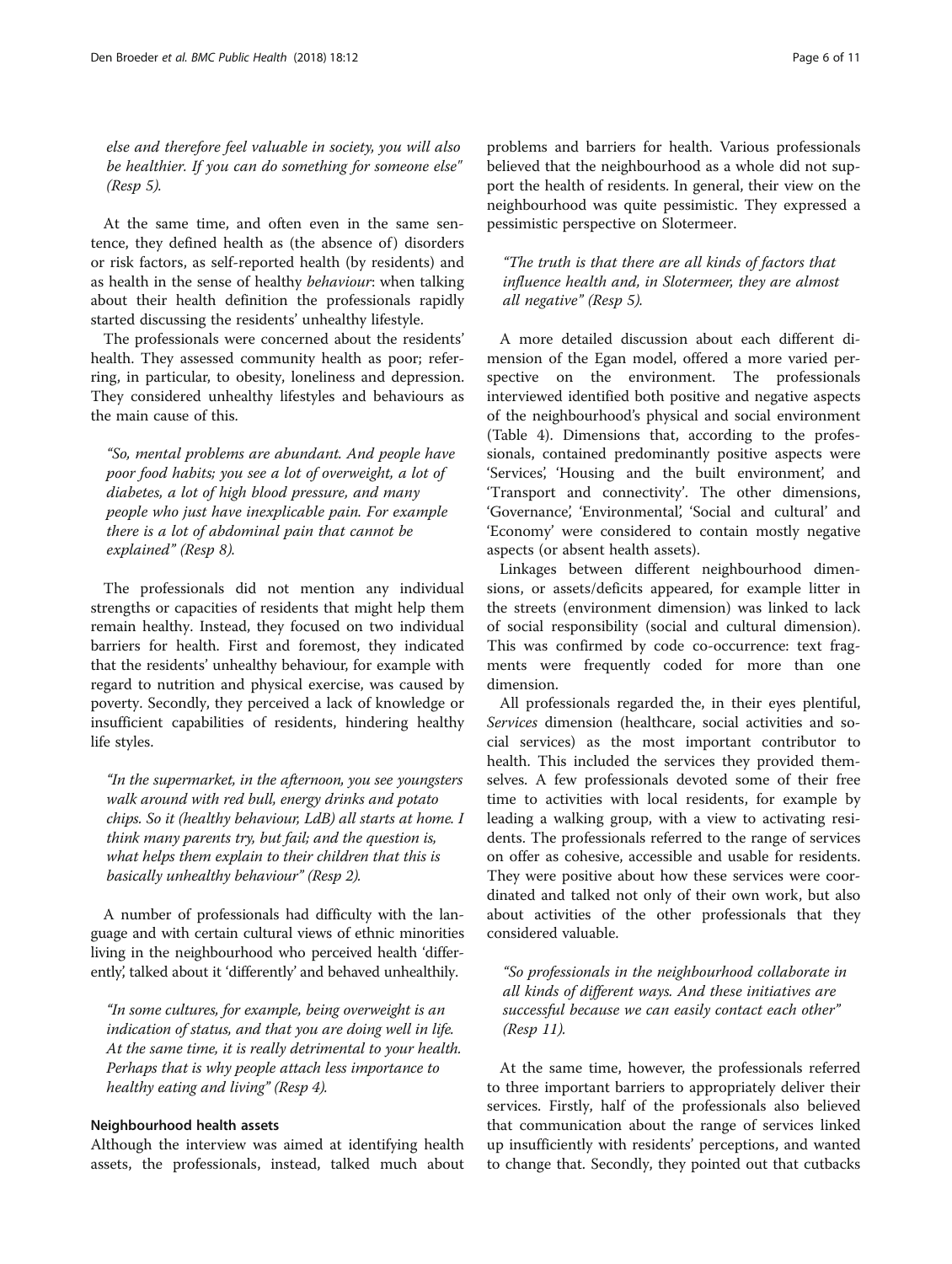| Neighbourhood dimensions<br>(Egan 2004) | Asset                                 | # Mentioned* | Deficit                              | # Mentioned* |
|-----------------------------------------|---------------------------------------|--------------|--------------------------------------|--------------|
| (+) Services                            | Many services available               | 32 (13 resp) | Budget cuts                          | 10 (7 resp)  |
|                                         | Accessible/adapted to community needs | 21 (10 resp) | Poor link to community               | 7 (6 resp)   |
|                                         | Cooperation                           | 7 (6 resp)   |                                      |              |
| (+) Housing and the built environment   | Green space / Sloterplas lake         | 29 (15 resp) | Poor housing                         | 18 (15 resp) |
|                                         | Renovated dwellings                   | $5(5$ resp)  | Small dwellings for large families   | $5(5$ resp)  |
|                                         |                                       |              | Unsafe                               | 5 (4 resp)   |
|                                         |                                       |              | insufficient green space/ clean area | $4(2$ resp)  |
| (+) Transport and connectivity          | Public transport and connectivity     | 13 (13 resp) |                                      |              |
| (-) Governance                          |                                       |              | No insight in public administration  | 7 (7 resp)   |
| (-) Environmental                       |                                       |              | Rubbish in the streets               | 10 (10 resp) |
| (-) Social and cultural                 | Many activities                       | 12 (8 resp)  | Poor social cohesion                 | 19 (11 resp) |
|                                         | Culture mix (positive)                | 4 (4 resp)   | Insufficient culture mix             | 13 (8 resp)  |
| (-) Economy                             |                                       |              | Poverty                              | 42 (17 resp) |
|                                         |                                       |              | One-sided economy                    | 8 (8 resp)   |
|                                         |                                       |              | Unemployment                         | 7 (4 resp)   |
|                                         |                                       |              | Unhealthy food supply                | 5 (5 resp)   |

<span id="page-7-0"></span>Table 4 Identified opportunities and problems in the living environment

This concerns the number of times the issue was presented in the interviews. In brackets: number of professionals bringing the issue forward

have led to impoverished and fewer services. And finally, they referred to bureaucracy and complex regulations as a hindrance to the health of, and care for, residents.

"…whenever I visit a group of care avoiders, one of the first things I do is help them with the administration. Because there is far too much of it and they don't know how to do it and then they receive a reminder (…) What is particularly distressing is that the human dimension has just gone. All the rules and regulations are not making it any easier" (Resp 9).

The second most important health-enhancing dimension was Housing and the built environment. The local greenery, containing attractive parks and the Sloterplas a recreational lake- was often mentioned and was mostly referred to as an important asset benefiting community health. The built infrastructure however was rated negatively. The professionals were of the opinion that the dwellings in the neighbourhood were of poor quality and too small for the size of the households living there. They also thought that not enough houses were available that were fit for residents to live in. A few professionals indicated that the built living environment was unsafe, due to inhabitable empty buildings.

"There are a lot of empty buildings, people engage in fraudulent practices and there are cannabis plantations in garages and that kind of thing" (Resp 5).

Thirdly, Transport and connectivity was a dimension that the professionals considered health enhancing. The professionals regarded the traffic infrastructure in Slotermeer as safe, and public transport as excellent, particularly for elderly people and people with disabilities.

Of the dimensions rated mainly as less beneficial to resident health, the Governance dimension was rated least negative: the professionals did not have much to say about this dimension. However, they implicitly criticised local government by stating that they did not really have an insight into how public administration actually contributed to the health of residents. They expressed a desire for more visibility of policy makers both for themselves, as well as for residents and other stakeholders. According to the professionals, this would enable them, residents and other stakeholders to better understand and respond to local health and other health-relevant policies.

For the Environment dimension, also rated negatively during the interviews, the only issue mentioned was rubbish in the streets. The professionals blamed that on residents who 'did not understand that rubbish belongs in rubbish bins'.

Most professionals considered the social infrastructure in the neighbourhood to be insufficient despite the many social and cultural activities. The social cohesion in the neighbourhood was assessed as being low. According to the professionals, there was little contact between residents and residents did not take any responsibility for their neighbourhood. They considered improving the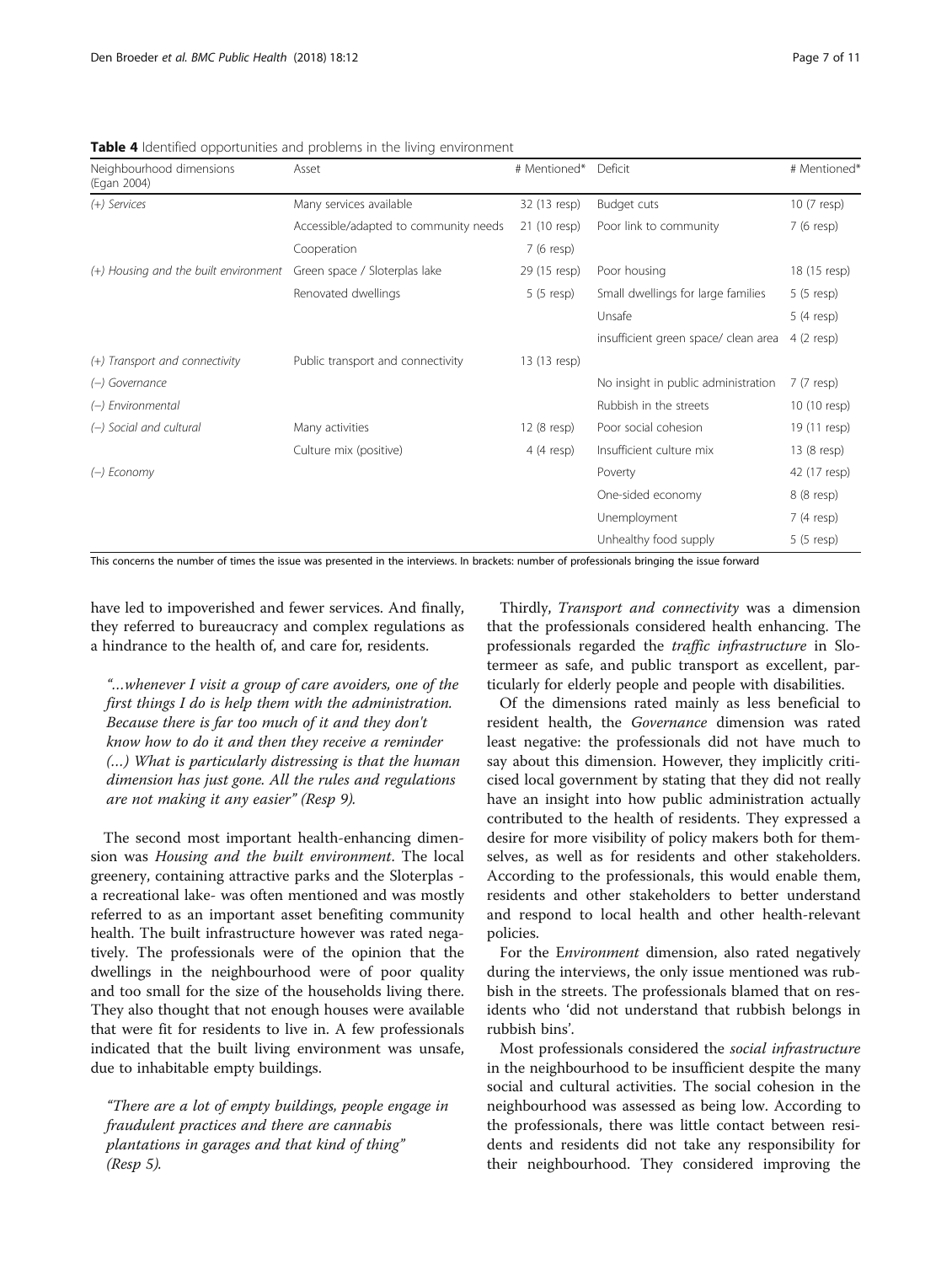social infrastructure as a matter deserving urgent attention. Although a few described the 'lively' mix of cultures as positive, most professionals regarded the dividing lines between the various cultural groups of the neighbourhood as a major problem.

"It is not at all harmonious. If I look at my own neighbourhood (=Slotermeer, Ldb) all the Turkish people live close together, as do the Moroccans, with the Dutch people ending up living somewhere else. I do not see any harmony" (Resp 7).

Lastly, all the professionals referred to the Economy dimension in the neighbourhood exclusively in negative terms: a one-sided range of shops, far too many 'unhealthy eateries' and, above all, poverty. Professionals told us that residents were hampered in their health and healthy behaviour by unemployment, debts, insufficient money for food or other essentials and the excessive cost of medical care. They made it clear that they were personally affected by this.

"Hardly anyone has a job. So it is quite a unique situation. There are a lot of people who are in debt management. I have to say that I sometimes find this very shocking. When I hear how little people have to survive on every month" (Resp 20).

# How do residents use neighbourhood health assets?

The professionals indicated that, due to their povertystricken situations and lack of capabilities, residents made too little use of assets available in the neighbourhood. The reasons, poverty and lack of capabilities, are the same reasons that professionals gave for residents' poor health state and unhealthy behaviour.

"Then we also have to take account of the incomes of the people who live here, which are fairly low, so I don't think people are queueing up to register with the local gym. That is also why you only see Turkish and Moroccan women walking around the Sloterplas in the summer" (Resp 4).

According to the professionals the residents' low level of education also played a role because they had little knowledge about health and therefore did not make proper use of the care services provided, for example due to low levels of patient compliance, or because they did not know how to find and access the care and support they needed. In short, they felt that facilities were sufficiently available, but failed to get the residents inside. Many professionals interviewed believed that their efforts produced few results. The statements by some of

them express a personal feeling of powerlessness or despondency.

"To put it in very general terms, there is little knowledge. However, it is these people who actually have more than the average number of health-related problems. A huge number of residents barely attended primary school, for example (…) People have absolutely no idea how their body works" (Resp 18).

The professionals talked about possible solutions and about the ways they tried to help residents overcome health barriers and to use available assets for health. They said they tried to offer services that linked up more effectively with residents' needs. A very important solution mentioned by many professionals was to develop collective approaches, for example in the form of group consultations. A number of professionals applied this approach successfully. The professionals also regarded independent collective action of residents on health issues as a key opportunity and wanted to support this.

"You expect a whole lot from people and some of them need real guidance. Having said that, you do see it happening. For example, groups of women get together in the neighbourhood and then you have all kinds of things going on at the same time. They have social contacts, they go on walks, they can discuss their problems and exchange experiences" (Resp. 13).

# Results of Nominal group technique session

The results of the NGT session (Table 5) confirmed the results of the interviews. In the NGT session, the green infrastructure and the transport system were predominantly mentioned as health assets, while the social infrastructure of the neighbourhood ought to be reinforced. Lack of social cohesion was considered a key issue in this neighbourhood. The professionals participating

| Table 5 Results of NGT session: top 5 issues |  |
|----------------------------------------------|--|
|----------------------------------------------|--|

| Neighbourhood health<br>asset      | How this can be meaningful                                                                                                             |
|------------------------------------|----------------------------------------------------------------------------------------------------------------------------------------|
| Group activities for<br>residents  | Provides opportunities for physical exercise<br>and sports and reduces loneliness. Group<br>activities should be promoted and enhanced |
| Volunteers and<br>volunteer groups | Self-organisation, as an effective approach to<br>tackle health problems, should be stimulated                                         |
| Community meeting<br>places        | Meeting places strengthen social cohesion and<br>help reduce loneliness                                                                |
| Social support service<br>point    | This is needed, but currently unavailable.<br>Residents fail to find their way to facilities and<br>services due to poor literacy      |
| Parks and playgrounds              | These are available and can be used more<br>effectively and intensively to improve<br>community health                                 |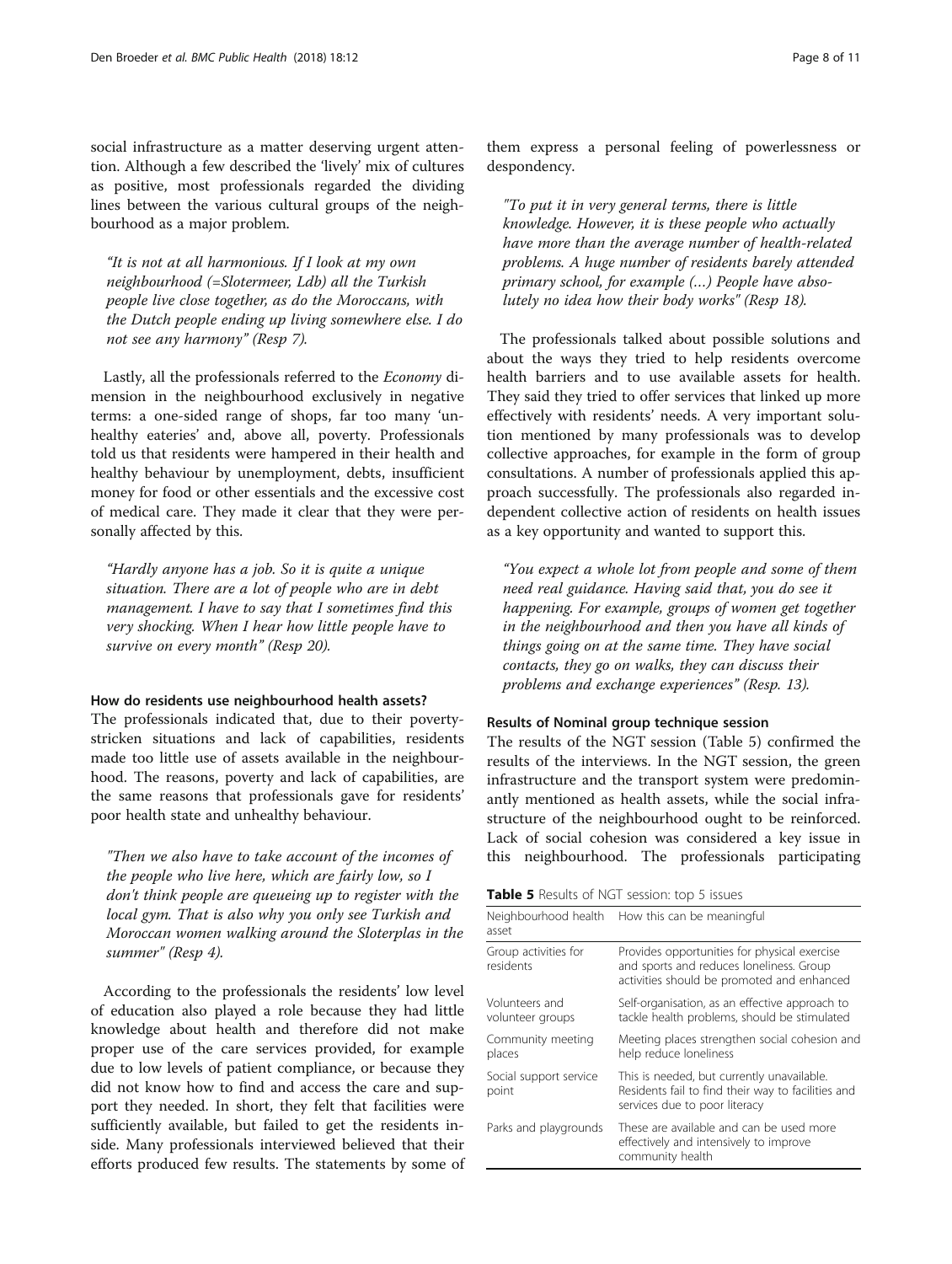provided two types of solutions for this lack of social cohesion: one was to more effectively use health assets in the physical environment, in particular to upgrade green spaces to become real meeting places for residents. The other, and maybe even more important solution according to professionals, was found in organising or stimulating collective and self-organisation approaches in the community.

# **Discussion**

This study was performed to assess the perceptions of local health and welfare professionals in relation to the asset-based approach, which is advocated in the field of public health and represented in Dutch policy directions.

Firstly, our study shows that the professionals interpreted health broadly and that they emphasised the social aspects of both health and healthy behaviour, for example giving support to, or being supported by, others. However, the professionals considered the residents and their behaviour as unhealthy. They emphasised the role of poverty, unemployment and lack of education as barriers for healthy behaviour and provided many examples of this. In particular poverty was a topic that came up repeatedly, and the professionals seemed almost discouraged by the problems this caused to the residents' health, health behaviour and (unmet) health needs. Nevertheless, they were deeply committed to the wellbeing of the residents; they tried whatever possible to assist them and help solve their problems.

Secondly, it transpired that the professionals regarded several aspects of the physical infrastructure, like greenery, as health assets, but frequently mentioned some other physical aspects, like poor housing and litter in the streets, as health barriers. The professionals considered the services provided in the neighbourhood, including their own services, as important health assets, although there were some doubts about the effectiveness and accessibility of the latter. However, in their opinion the social quality of the neighbourhood was insufficient and should be improved as a matter of urgency. When asked about the way in which residents used the existing health-related opportunities, the professionals indicated that, due to a lack of individual capacities (powerlessness and ignorance) and poverty, the residents were unable to make effective use of the existing health assets.

The perceptions of the professionals are partly supported by views of Slotermeer residents themselves. A separate study that we carried out with Slotermeer residents as 'citizen scientists' who interviewed fellow residents, focused on the health assets as perceived by them [\[25\]](#page-11-0). The residents interviewed rated the green environment in the neighbourhood as health-supporting. They also thought poverty and the poor quality of local housing posed barriers to health. The study further showed that residents felt unsafe and were annoyed by litter in public space. This links up with professionals' views. An interesting difference comes up regarding residents' need for information and education on health issues observed by the citizen scientists. On one hand, this matches the lack of health knowledge the professionals perceived under the residents. On the other hand, however, the residents expressed optimism: they felt that such knowledge could and ought to be transferred. Indeed, the citizen scientists themselves felt that their interview activities strengthened their own knowledge, as well as their personal abilities to take action for health. Moreover, the citizen scientists' reported having extended their personal network and stated that discussing health would be a good way to improve the social cohesion in Slotermeer. This study was reported on by the National Institute for Public Health and the Environment. After a second round, it was again evaluated; the results will be reported in a separate paper.

The conclusion would appear to be justified that the perceptions of the Slotermeer health and welfare professionals focus more on barriers for health (of which several, like poverty and cultural differences, lie outside the health sector), than on assets, and therefore do not yet match the current Dutch policy. This confirms Dunston's [[4\]](#page-11-0) observation mentioned before: implementation of a new approach in day-to-day practice does not happen by itself. As we described, the Dutch interpretation of the asset-based approach contains a strong focus on individual capacities. The professionals seemed unable to detect the residents' individual capacities, but saw mainly inabilities. This corresponds to the findings of a Dutch study of the use of 'strength-based' families and children sessions, a method whereby clients themselves have to develop proposals for resolving their issues. In practice, the care providers had difficulties to mobilise their clients' own capabilities [\[26\]](#page-11-0). Jansen et al. [[27](#page-11-0)] argue that such 'misfits' have their origins in differences in the work cycles between policy and practice (and research); while in the policy cycle much depends on political opportunity, values of political parties, and a focus on broad societal challenges, in the practice cycle the focus is on creating concrete value for those in need and practical applicability. A solution may be, as Dunston suggested, to invest in development of the professionals' capacities [\[4](#page-11-0)]. In addition, Jansen's solution, exchange between policy makers and professionals, may prove valuable to create a better balance between what policy makers expect and what professionals can do. Although the professionals in Slotermeer perceived few individual capacities, they did identify opportunities for resident empowerment in promoting the combined power of residents living in the neighbourhood. This combined power, or 'community capacity' is then not merely the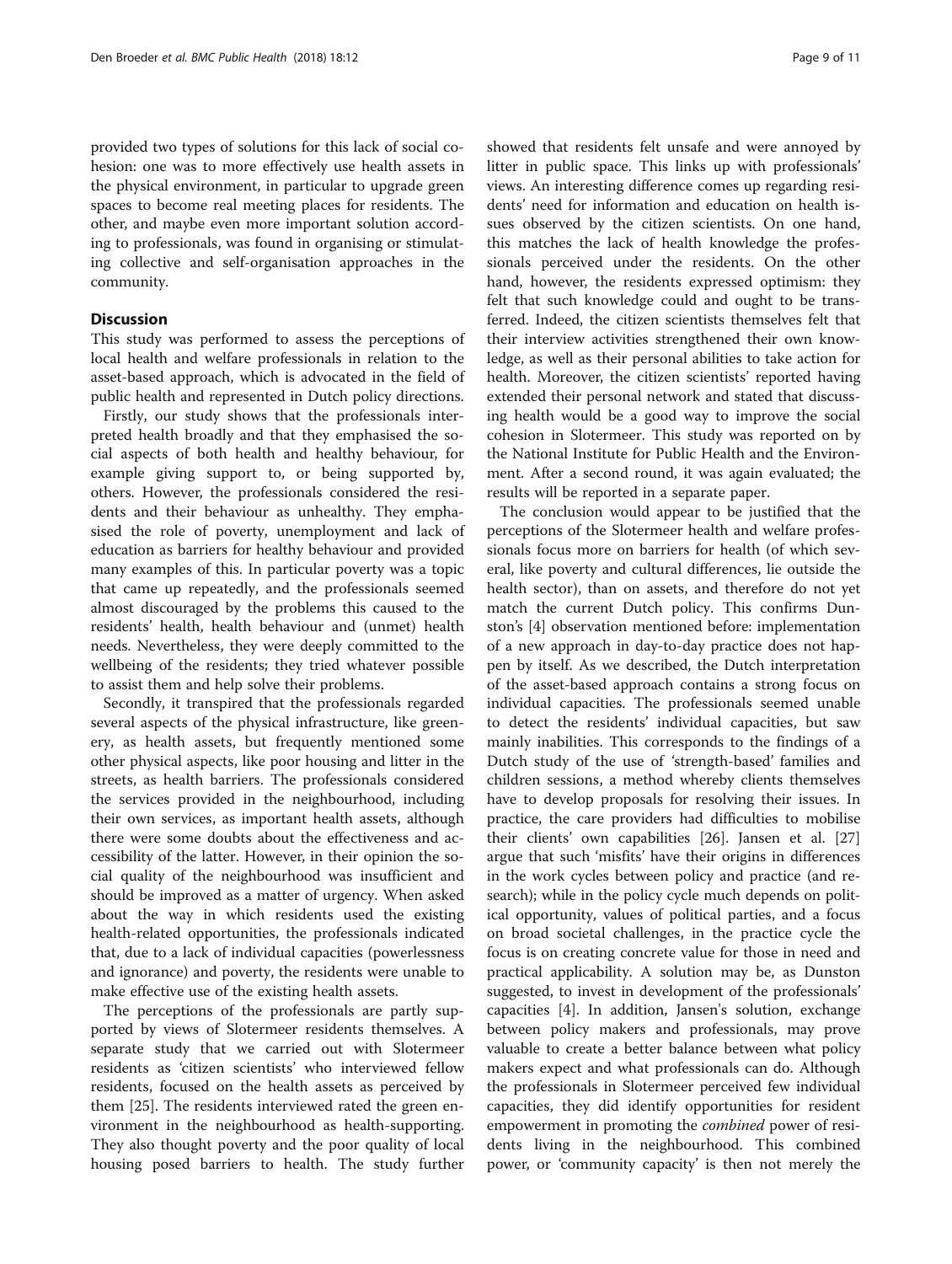<span id="page-10-0"></span>sum of individual residents' capacities but a whole that is more than the sum of the parts. Moreover, the professionals themselves, being present in the neighbourhood and highly motivated to contribute to residents' wellbeing, can be considered part of that community capacity. Reinforcing the local social infrastructure in the neighbourhood, which the professionals stated was an urgent challenge, could be more beneficial for community health than the individual approach. Moreover, the discussions based on the Egan Wheel helped to identify the interconnectedness of the different social and physical dimensions of the neighbourhood. Indeed, the national investment program for priority districts, focusing on the community level and addressing a range of aspects in that community's environment in an integrated way, seemed promising in terms of improving community health [[28\]](#page-11-0). In other words, the practice-based solutions brought forward by the professionals seem to link up well with the theoretical concepts and approaches underpinning this program.

In the introduction, we mentioned the concept of 'positive health'. Several authors who responded to Huber's original paper in the British Medical Journal proposing this concept (8 out of 23 responses) observed that this concept was inadequate as it does not address important health determinants nor (socioeconomic) health inequalities ([http://www.bmj.com/](http://www.bmj.com/content/343/bmj.d4163/rapid-responses) [content/343/bmj.d4163/rapid-responses\)](http://www.bmj.com/content/343/bmj.d4163/rapid-responses). Also a more recent operationalisation of 'positive health', identifying six personal health dimensions(bodily functions, mental functions & perception, spiritual/existential dimension, quality of life, social & societal participation, and daily functioning) [\[29](#page-11-0)], does not include the impact of factors in the living environment . Our study confirms that, also from the point of view of professionals working in local practices, 'positive health' as it is currently defined, may seem appealing, but provides little direction for effective health promotion for low-SES groups.

The results of our study must be interpreted with a certain degree of cautiousness. After all, the group of professionals was relatively small. Having said that, it was varied in composition meaning that a more complete picture has been obtained than if only GPs or social workers had been interviewed. An important strength of the study is that it consisted of in-depth interviews yielding an abundance of information about the perspectives of these professionals. The outcomes of the interviews, confirmed by the NGT session results, also match what is already known about Slotermeer. The available quantitative data about the neighbourhood, for example the figures on loneliness (see Table [1](#page-2-0)) match with the picture of a neighbourhood with poor social cohesion.

This study focused on the perceptions of professionals. The contribution of residents is an essential element for the realisation of this approach. Their own perceptions about the health of their community were not included in the study. Additional research with residents, like the study we carried out separately, offers a good opportunity to collect the missing information. For such studies, Participatory Action Research may be an appropriate method as it has the potential to empower communities and strengthen social networks [[30\]](#page-11-0). It is precisely in priority neighbourhoods such as Slotermeer, where the social quality of the living environment is below average, that such a study approach can both collect information and improve the health of residents by implementing this information in practice.

## Conclusions

Our study shows, firstly, that professionals in the priority district Slotermeer rated the health of the residents as poor and their health behaviour as inadequate. They considered poverty and lack of education as important causes of this situation. Secondly, the professionals tended to talk about barriers in the neighbourhood rather than about neighbourhood health assets. As such, it seems challenging to implement asset-based approaches. However, the professionals, based on their own experiences, did perceive the development of collective approaches as a promising direction for future community health development.

# Additional file

[Additional file 1:](dx.doi.org/10.1186/s12889-017-4555-6) Code book. (DOCX 21 kb)

#### Acknowledgements

We would like to thank Lidwien Lemmens and Carolien van den Brink from the RIVM for their critical reflections on previous versions of this paper.

#### Funding

This study was funded by the Strategic Research Programme (SPR) of the National Institute for Public Health and the Environment, the Netherlands.

#### Availability of data and materials

The datasets generated and analysed during the current study are not publicly available due to our responsibility to guarantee anonymity, but are available from the corresponding author on reasonable request.

#### Authors' contributions

LDB contributed to preparation of interview protocols, prepared analytic framework, carried out coding and analysis, and prepared all versions of the manuscript. EU contributed to the analytic framework and carried out coding and analysis. AH prepared and performed interviews as well as NGT session, prepared transcripts, and performed preliminary analysis. AW contributed to the analytic framework, to the coding process as a third researcher, to analysis and writing. AJS contributed to the analytic framework, analysis and writing. All authors read and approved the final manuscript.

#### Ethics approval and consent to participate

All interviewees were informed in writing about the aim of the study. All gave their verbal permission for the information in the interviews to be used